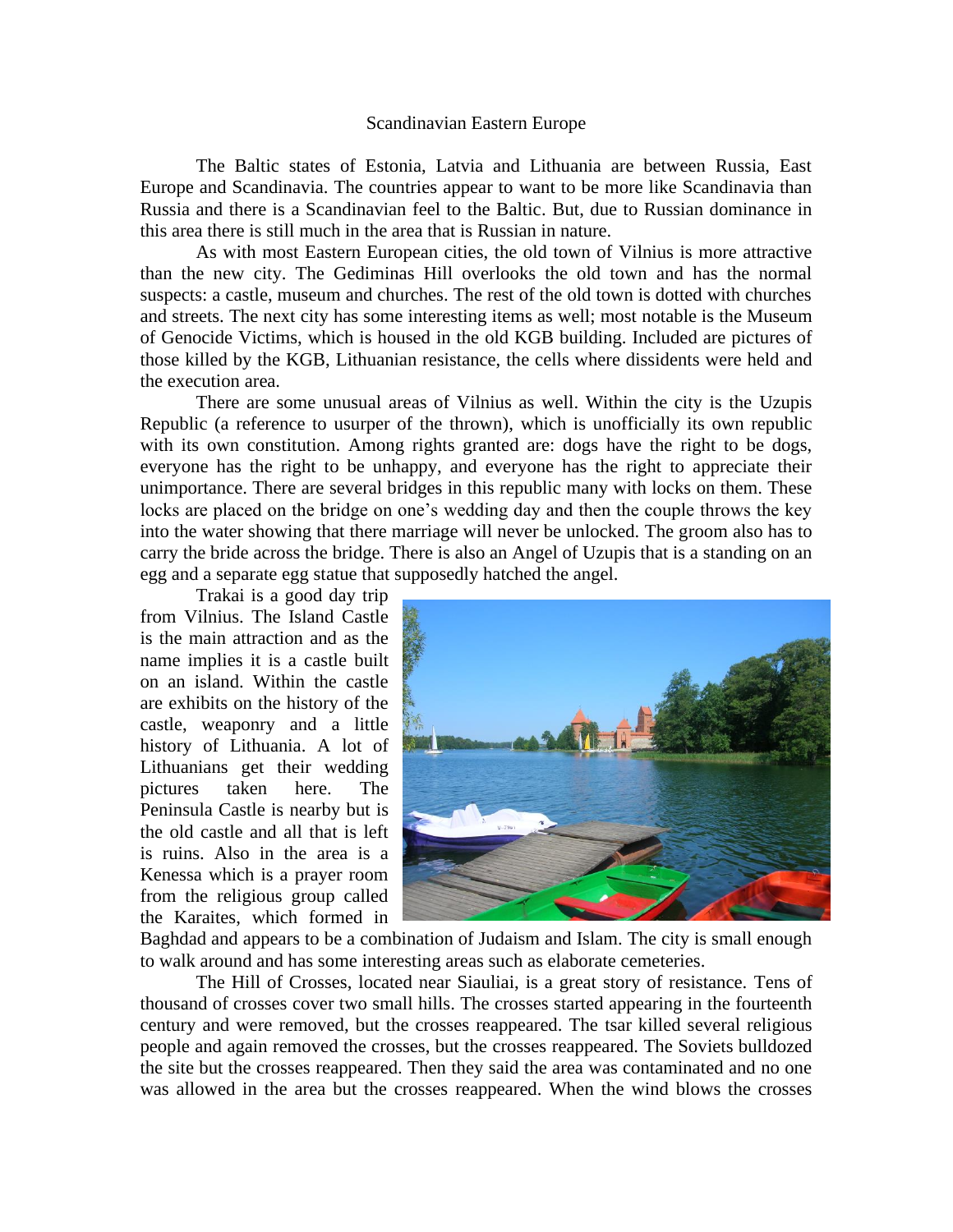

rustle against each other and make a chiming noise. There are a wide variety of crosses. Many families come with their children who add a small cross to a set of crosses previously placed by other family members.

Siauliai contains several parks and a lot of statues. One of the parks has a golden archer that serves as a sundial. The statues include: three bird, pelican, corkscrew, motherhood and grandfather. Motherhood is a picture of mother and child

where the mother shields the child from trouble. Grandfather is playing with three children. All are unique and add to the feel of the city. A small pedestrian mall and a relaxed atmosphere make the city a nice place to visit for a day.

Riga's old town is between the Daugava River and a series of large parks. The

parks hold traditional songs, a monument to those who died in the 1991 revolt versus the Communists and are a place to relax. There are numerous churches in the old town, with St. Peter's being the most important. The Museum of the Occupation of Latvia looks at both Nazi and Soviet occupation through pictures and historical documents, with the most harrowing exhibit illustrating how a gulag



worked. Liva Laukums is the most important square, with several beer gardens. Many Western Europeans, especially British, visit the Baltic States for bachelor parties which has led to some animosity. My hostel did not allow anyone involved in a bachelor party to stay. The owner told me in the previous month, thirteen drunken Brits had gotten arrested for urinating on Riga's most revered statue.

Salaspils Concentration Camp served as a Nazi transport camp between 1941 and 1944. It can be visited on a suburban train that stops at a Darzini station, in the middle of a woods. A path through the woods lead to the monument. The woods and the sounds of the periodically passing trains makes for a chilling affect. There are four large concrete monuments that are called unbroken, solidarity, mother and humiliation. Near the mother